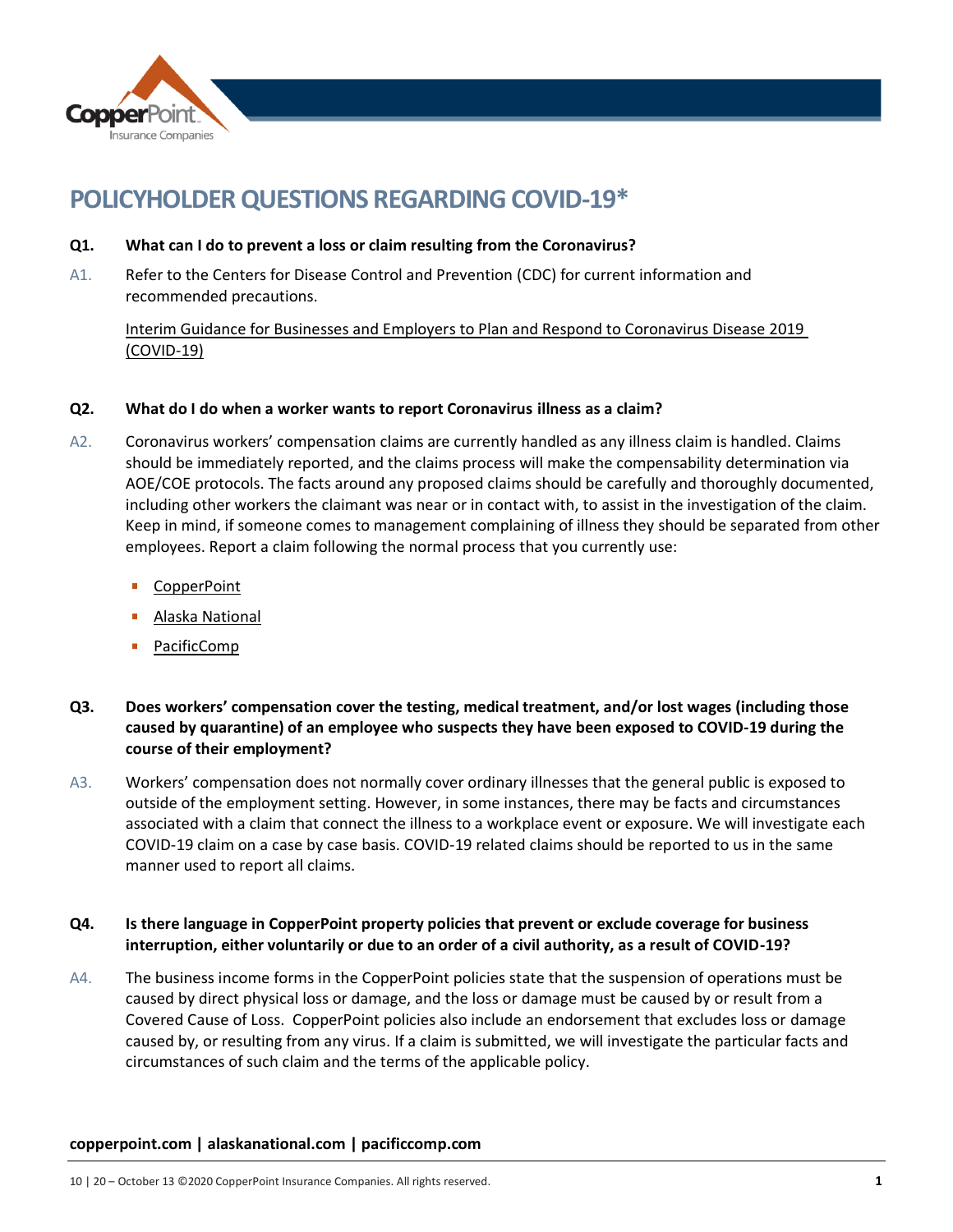

#### **Q5. If my employees are working remotely from home, are they covered by workers' comp?**

A5. Yes, employees temporarily working from home are covered. You do not need to list employee home addresses on the policy. Please see our tips and blogs in our [COVID-19 resource](https://www.copperpoint.com/COVID-19-resource-center) center to help keep your employees safe while working remotely.

#### **Q6. What if my operations have changed or my employees are performing new job functions?**

A6. Please contact your agent or broker. Depending upon the nature of the change, it may be appropriate to adjust your payroll or classifications.

#### **Q7. Will you pick up payroll for my furloughed employees who are sent home and continue to be paid and are not working?**

A7. **For CopperPoint policyholders** - Code 0012 has been approved by NCCI furloughed employees who are at home, continue to be paid and are not working. An endorsement will be added to each policy adding this code. The endorsement will be effective 3-1-20. The payroll for these employees should be included in this class and removed from whatever code they are currently being reported in. The rate is \$.00, so there will be no charge for these employees. At the same time, the payroll must be reported for statistical purposes. Payments are excluded contingent upon employer recordkeeping that is "separate, accurate, and verifiable". Loans or appropriations made to employers as authorized by law specifically for the purpose of hiring/retaining working employees are not excluded.

**For California policyholders** - Code 0012 has been approved by the WCIRB for your furloughed employees who are at home, continue to be paid (up to their regular rate of pay) and are not working during the period from March 19, 2020 until 30 days after California's statewide stay-at-home order is lifted. Please encourage employers to separately track payroll of employees who are being paid but are not working, back to March 19, 2020 as payments are excluded contingent upon employer recordkeeping that "document[s] the change in duties and … segregate[s] such payments".

**For Alaska National policyholders** - Please encourage employers to separately track payroll of employees who are being paid but not working back to March 1, 2020.

Code 0012 has been approved by NCCI furloughed employees who are at home, continue to be paid and are not working.

#### **Q8. Question: How will CopperPoint utilize telehealth during the COVID-19 pandemic?**

A8. CopperPoint has well established telehealth platforms available in all of our states. The COVID-19 pandemic makes telemedicine a timely alternative to traditional clinic visits. With telemedicine, a medical appointment can be completed from the safety and comfort of your own home. We encourage our policyholders and injured workers to take advantage of this service.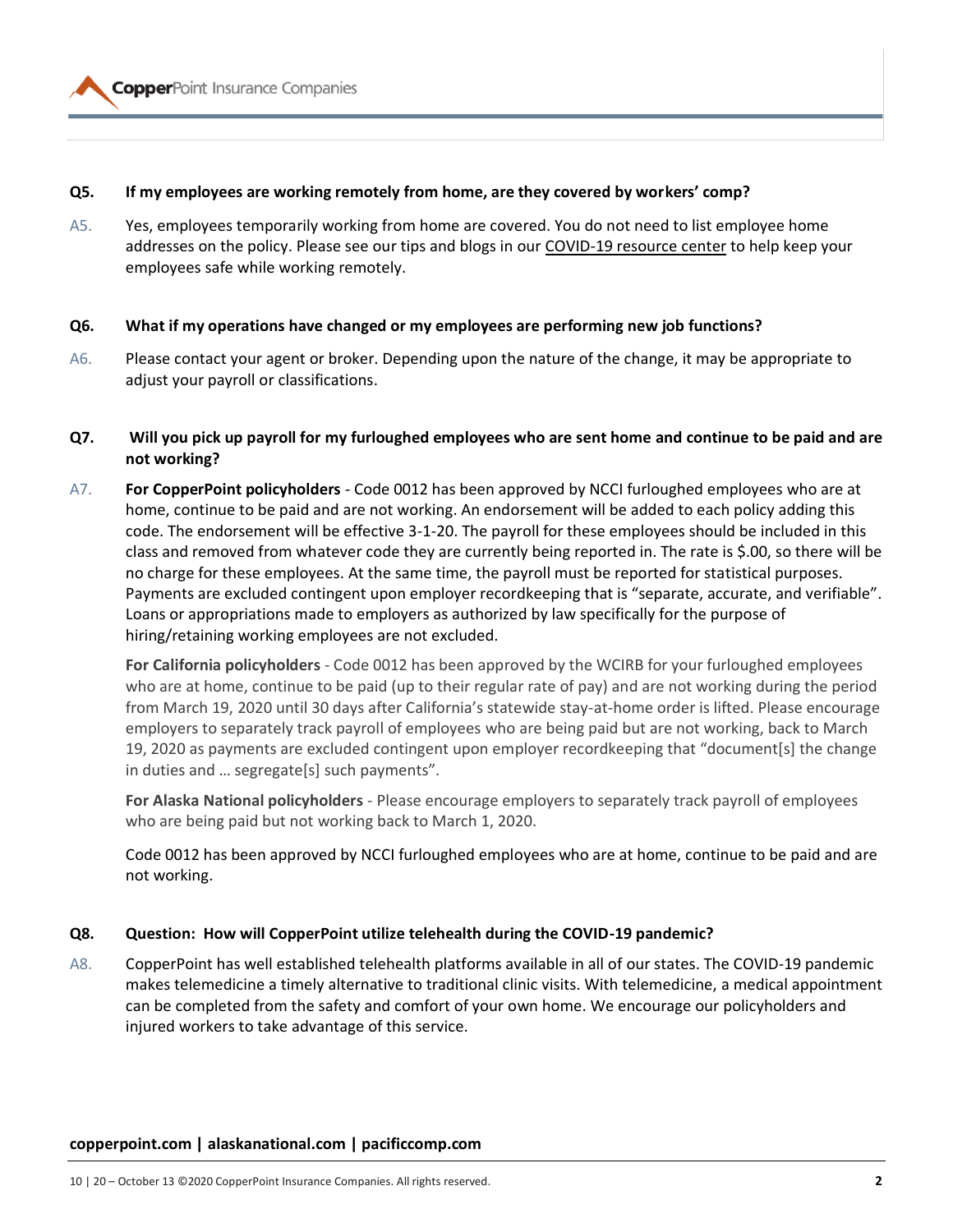

Most, if not all medical providers have implemented some form of telemedicine option for injured workers. CopperPoint will assist with telemedicine facilitation if/when a provider is unable to accommodate, or the required technology is unavailable.

Telemedicine and telerehab offer many benefits to injured workers. These proven, virtual options enable injured workers to safely access quality care from the comfort of their own homes. There is no driving to a clinic or sitting in crowded waiting rooms to see a provider.

## **Q9. Am I able to share my employees with another entity during COVID outbreak? What are the potential exposures?**

A9. You may share but we advise against it as it presents greater exposures to you including lack of control over your employees, increased exposures to COVID-19 and other unknowns, additional travel exposures and potential 24/7 exposures. If you decide to share, it is recommended that a contract be in place requiring that the other entity provide you with proof of GL, Auto, WC and Umbrella coverage naming you as additional insured on GL, Auto and Umbrella and adding you as an Alternative Employer on the WC policy. Please consult your attorney for more specifics.

# **Q10. Will the GL policy pay for defense costs if someone claims they got COVID-19 from a restaurant or any other business**

A10. Whether a specific claim triggers a duty to defend depends upon the terms of the policy, the specific facts involved and the allegations made in any complaint. If an insured receives notice of a claim or a potential claim related to COVID-19, they should notify us immediately so that we can investigate and make a coverage determination.

# **Q11. If I have a deductible, will I be responsible for satisfying the deductible on payments made on COVID-19 claims?**

A11. Yes, satisfaction of the deductible is required under the terms of your policy. There is no exception for COVID-19 claims. We will follow our regular deductible billing practice.

Workers' compensation rating bureaus have advised that COVID claims will not be included in calculation of experience modification factors (x-mods, e-mods) because past COVID-19 losses are not necessarily indicative of future losses and therefore should not be included in calculation of future premiums. This action by rating bureaus does not change the applicability of deducible and/or retro provisions as to actual losses under existing policies.

# **Q12. If I have a retrospective rating plan, will losses paid on COVID-19 claims be included in calculation of my final premium?**

A12. Yes, losses paid on COVID-19 claims will be included in determining final premium under retro plans. Final premium will be based upon your actual loss experience, including amounts paid on COVID-19 claims.

#### **copperpoint.com | alaskanational.com | pacificcomp.com**